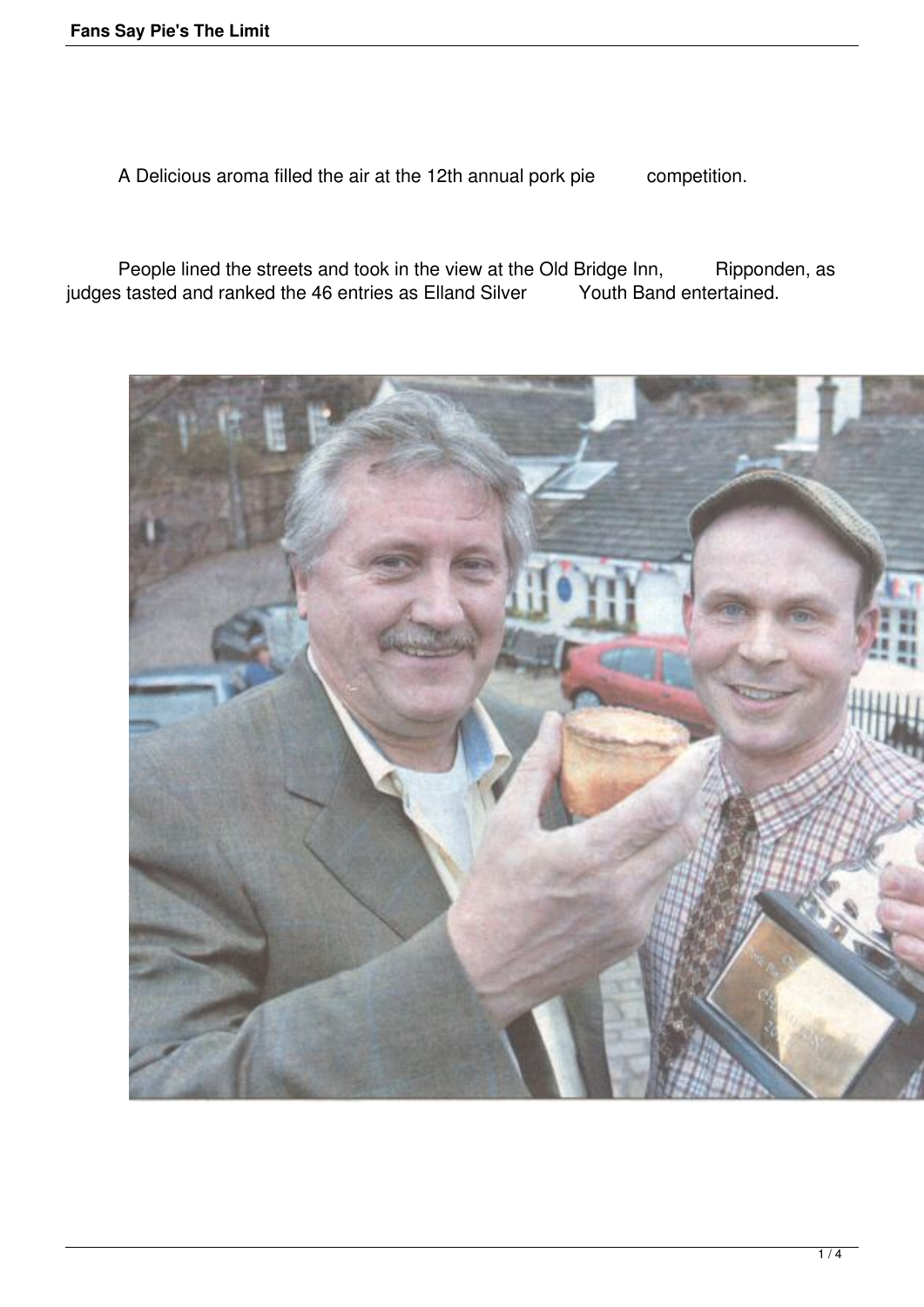Above Brian Turner With The Winner Hinchliffe's, of Netherton

Peter Charnley, secretary of the Pork Pie Appreciation Society, said the standard had been high.

"They are all very good. What we are look-ing for is fresh meat, a crunchy pas-try and tasty jelly," he said,

There were three rounds of tasting to whittle down the A contenders to 10 finalists.



Judges Phillip Batley, Peter Charnley and Kevin Booth Enjoy a Pie Then TV chef Brian Turner and Robert Cockroft, "Yorkshire Post" food Critic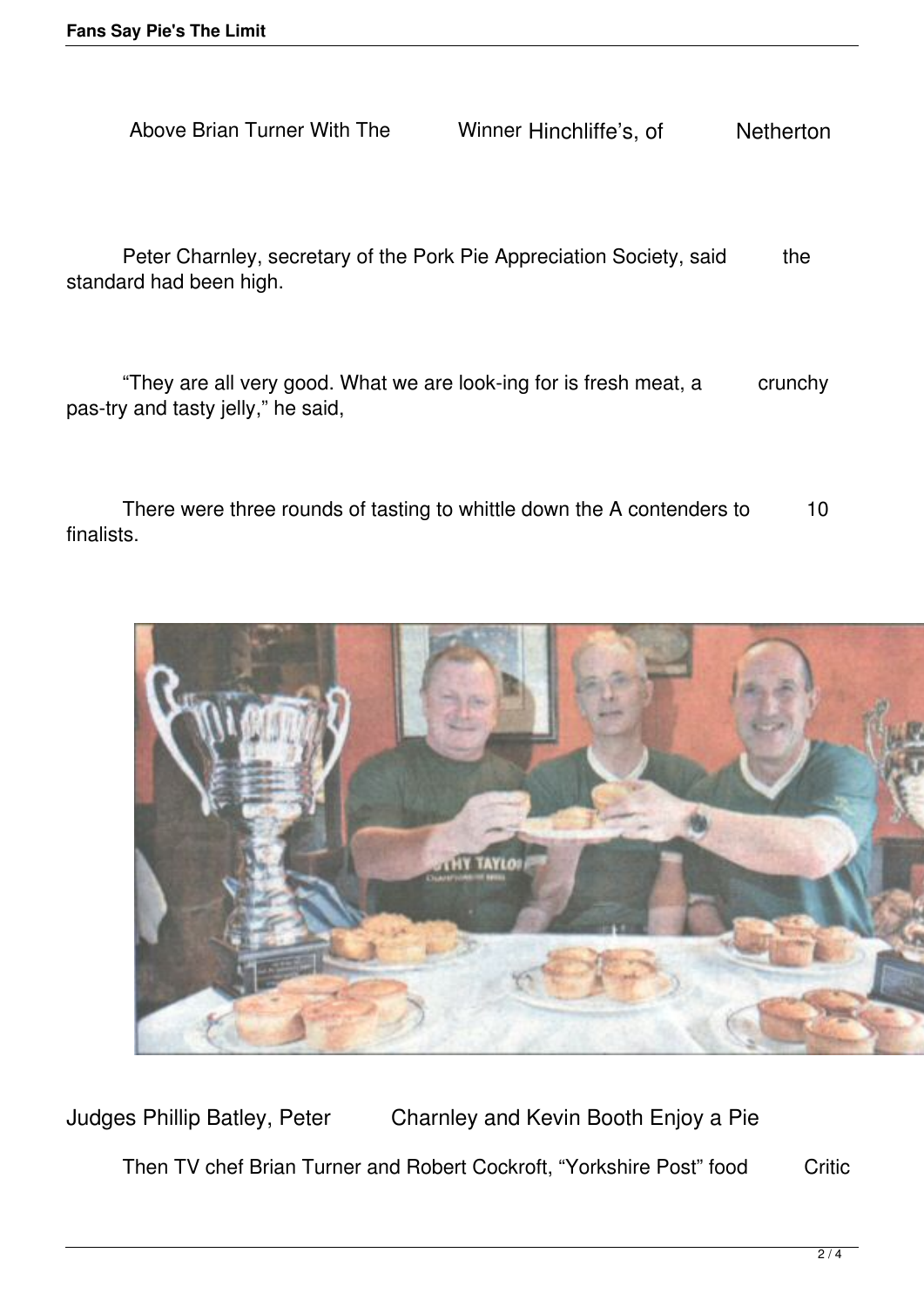and editor of the "Barnsley Chronicle," helped to pick out the four winners. Brian Turner, who grew up near Leeds, said he was enjoying himself.



"It's a great event. It's lovely to hear all these experts talk about pies- they<br>d hot. "And we don't get pork pies like this in London," he said. are red hot. "And we don't get pork pies like this in

Mr Cockroft said he was a pie-lover. "There is a great wealth of English food cople spend their time in bistros and restaurants and forget things like pie and but people spend their time in bistros and restaurants and peas, which are cheap, plentiful and tasty," he said.